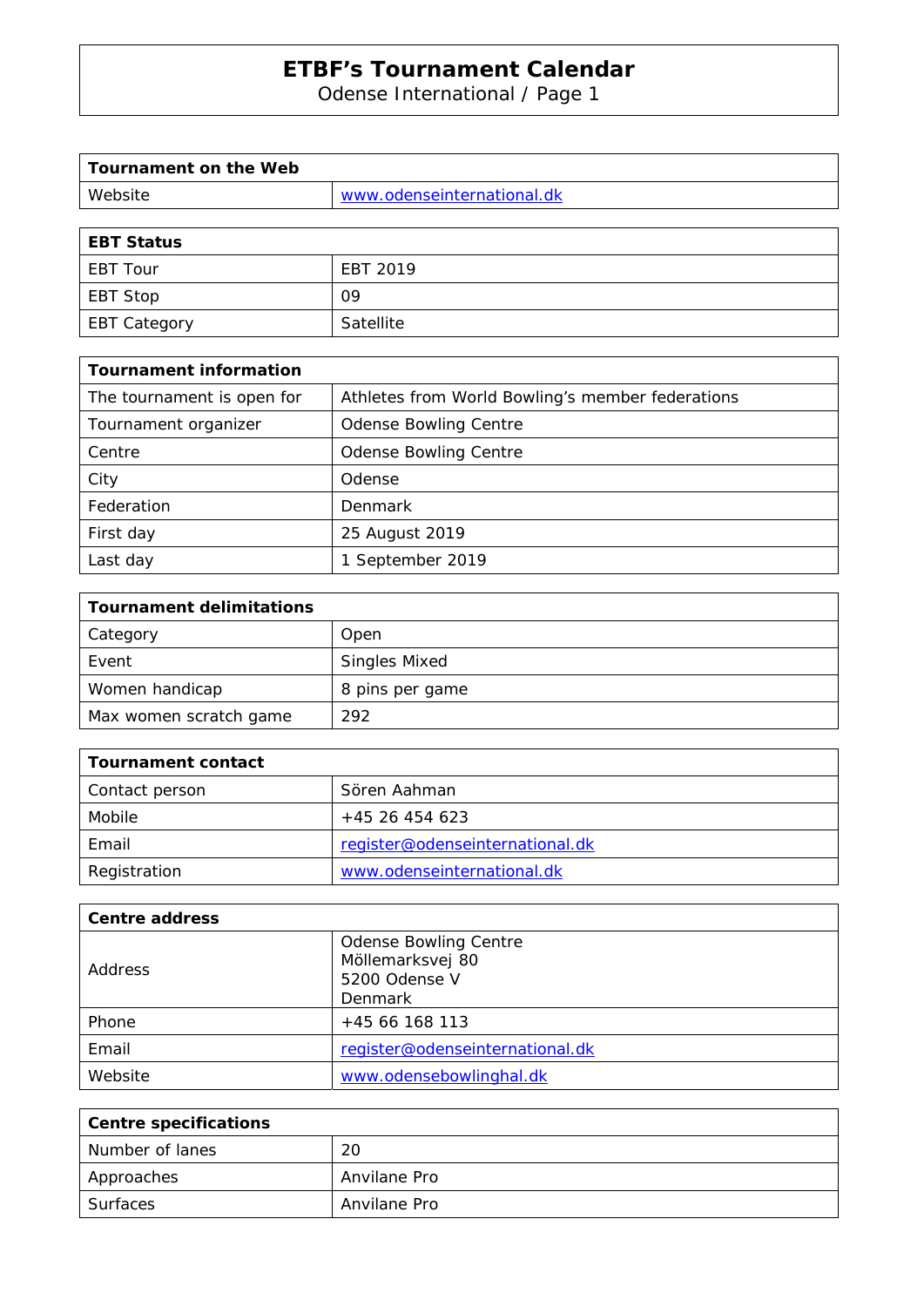Odense International / Page 2

| Pin decks          | Anvilane Pro  |
|--------------------|---------------|
| <b>Pin setters</b> | AMF 82-90 XLi |
| Pins               | Amflite II    |
| Score system       | Qubica BES X  |

| <b>Dressing specifications</b> |                 |
|--------------------------------|-----------------|
| Oil machine                    | Kegel Flex      |
| Oil                            | Kegel           |
| Cleaner                        | Kegel           |
| Pattern prepared by            | <b>Bowltech</b> |
| Dressing done by               | <b>Bowltech</b> |

| Prize money specifications |       |
|----------------------------|-------|
| Prize fund status          | Fixed |
| Tax on prizes              | No    |

| Prize money expressed in DDK |                      |
|------------------------------|----------------------|
| <b>Position</b>              | <b>Singles Mixed</b> |
| Position 1                   | 22.000               |
| Position 2                   | 11.000               |
| Position 3                   | 8.000                |
| Position 4                   | 6.000                |
| Position 5                   | 5.000                |
| Position 6-7                 | 4.000                |
| Position 8-9                 | 3.000                |
| Position 10-18               | 2.500                |
| Position 19-27               | 2.000                |
| Position 28-36               | 1.500                |
| <b>Total</b>                 | 120.000              |

## **Tournament format**

**A. Qualification**  Entries, 6 games Re-entries, 6 games

### **B. Early Bird Competition 1**

A separate standing for athletes playing in Squad 1-3

#### **C. Early Bird Competition 2**

A separate standing for athletes playing in Squad 4-7

## **D. Youth Bowlers Competition**

A separate standing for Youth Bowlers

A Youth Bowler must not reach the age of 20 when the tournament is played, i.e. Youth Bowlers must be borne on 2 September 1999 or later.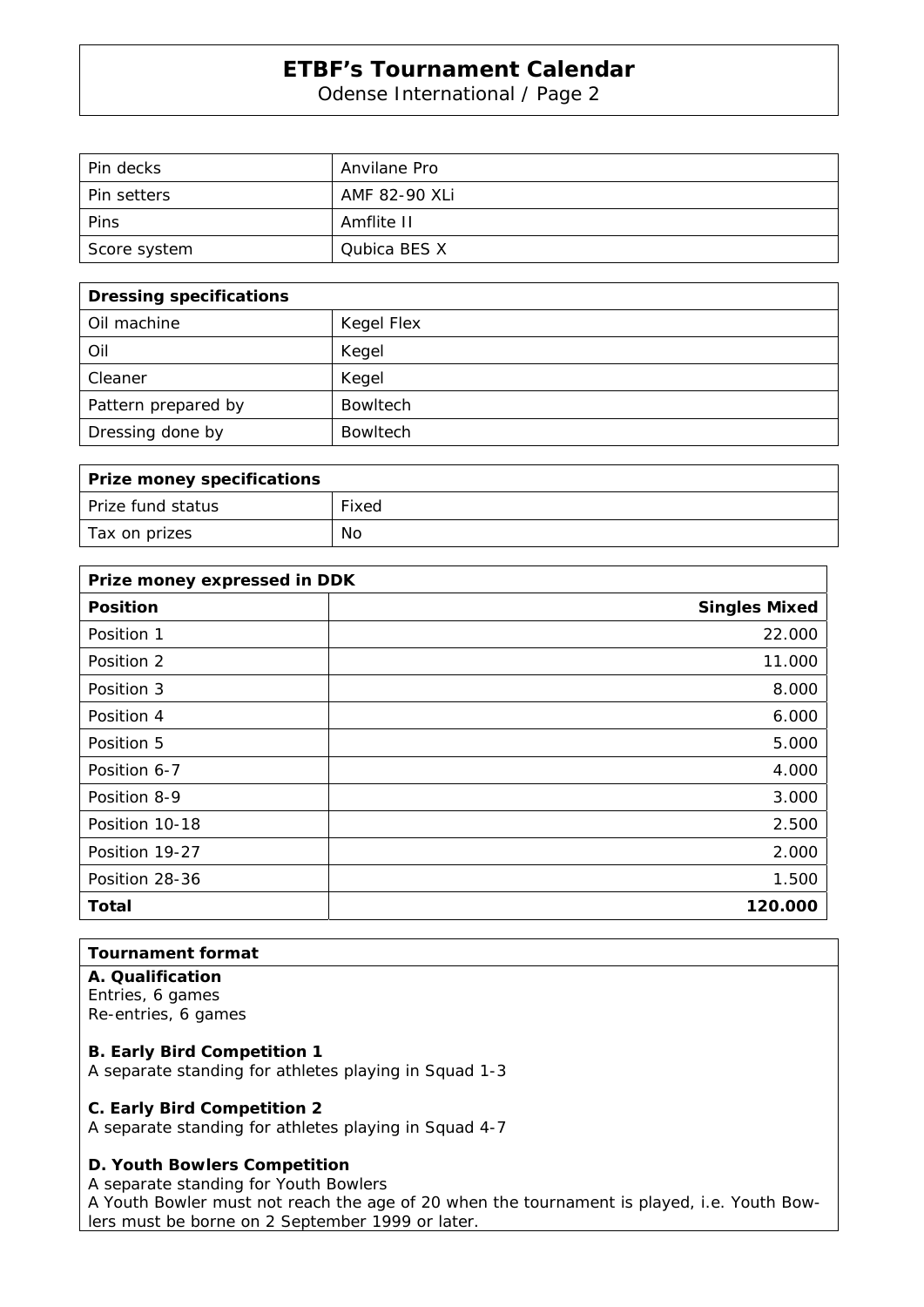Odense International / Page 3

### **E+F: Turbo (game 5 and 6)**

- E: Turbo 1 refers to the highest score in game 5
- F: Turbo 2 refers to the highest score in game 6

The highest scores in Turbo 1, respectively Turbo 2, provide each one athlete for the final.

Registration for the Turbo must be made during registration and payment, which must take place before the squad starts and is valid only for the squad just entered.

#### **36 athletes will qualify for the final steps**

- A: 28 athletes from the general standing
- B: 2 athletes from the Early Bird Competition 1
- C: 2 athletes from the Early Bird Competition 2
- D: 2 athletes from the Youth Bowlers Competition
- E: 1 athlete from the Turbo 1
- F: 1 athlete from the Turbo 2

#### **Order of qualification**

An athlete will qualify only once and always in the listed order starting from A. If an athlete is qualified from more than one category, the next positioned athlete from the category, not valid for the already qualified athlete, will qualify instead.

#### **The 36 athletes are qualified to final steps as follows**

Athletes positioned 1-9 in the general standing are qualified for the Final Step 3 Athletes positioned 10-18 in the general standing are qualified for the Final Step 2 All other 18 qualified athletes are qualified for the Final Step 1

#### **Final step 1**

18 athletes are playing 4 games starting from scratch Athletes positioned 1-9 is qualified for the final step 2 Athletes not qualified are ranked 28-36 according to their position in Step 1

### **Final step 2**

18 athletes will play 4 games starting from scratch Athletes positioned 1-9 is qualified for the final step 3 Athletes not qualified are ranked 19-27 according to their position in Step 2

#### **Final step 3**

18 athletes will play 4 games starting from scratch Athletes positioned 1-4 is qualified for the final step 4 Athletes not qualified are ranked 5-18 according to their position in Step 3

#### **Final step 4**

4 athletes will play an elimination over 3 one game rounds In each round the lowest scoring athlete is leaving the elimination Each round is starting from scratch The athlete leaving the first round will be ranked 4 The athlete leaving the second round will be ranked 3 The athlete losing the third round will be ranked 2 The athlete winning the third round will be ranked 1

#### **Tournament tie rules**

#### **Qualification / Early Birds / Youth Competition**

The highest positioned athlete will be the athlete scoring the highest last game. If a tie still exists, the highest positioned athlete will be the athlete with the highest second last game etc.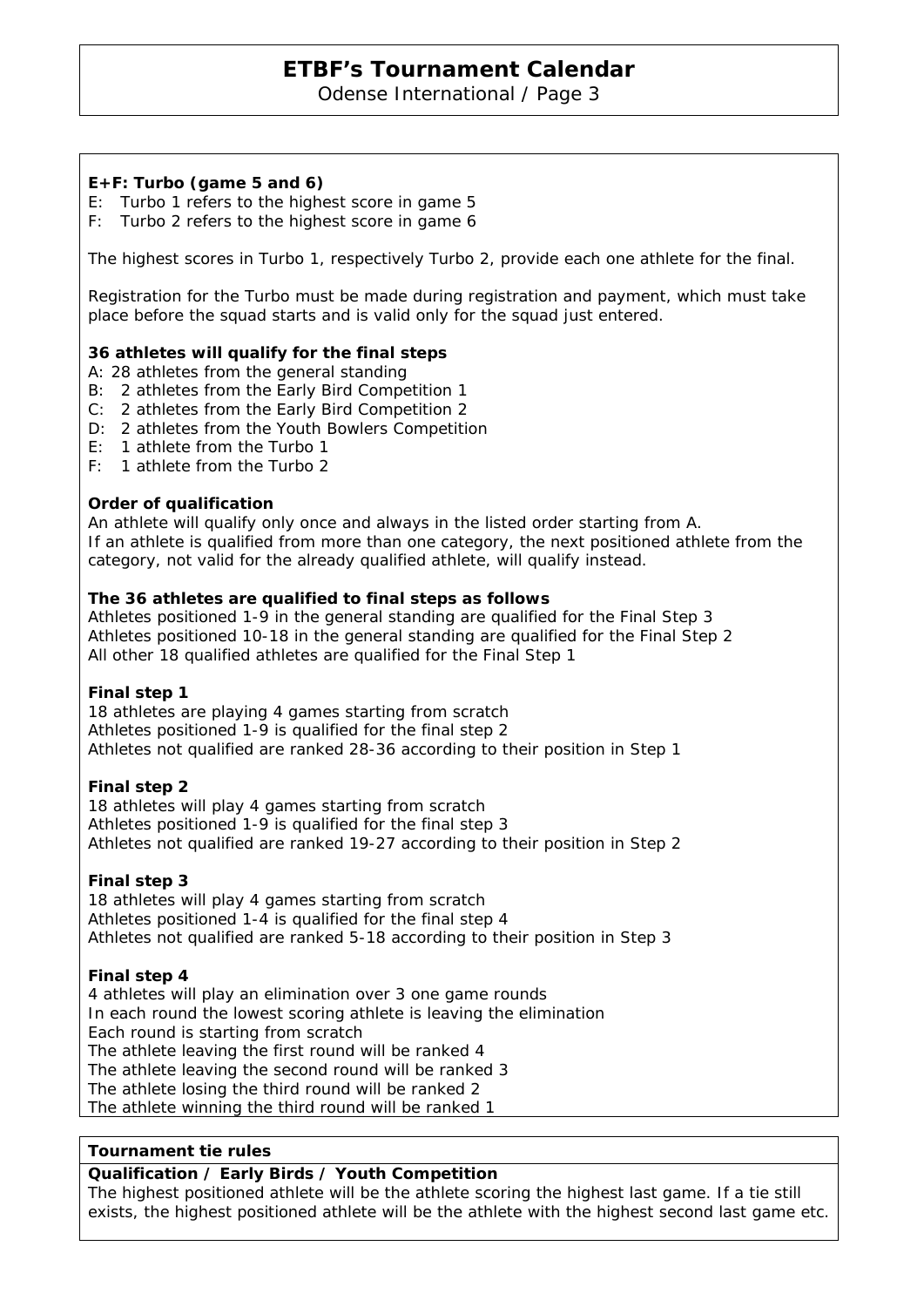Odense International / Page 4

#### **Turbo**

In case of tie, the highest positioned athlete will be the athlete with the highest position after the qualification.

#### **Final Step 1-3**

Ties influencing who will qualify for the next final step will be broken by playing a 9<sup>th</sup> and 10<sup>th</sup> frame roll off, repeated until the tie is broken. In all other tie situations in step 1-3, a procedure similar to the procedure for the qualification will be followed.

### **Final step 4 (elimination matches)**

In case of a tie, decisive for a continuation from Round 1 or 2, or decisive for the outcome of Round 3, a one ball roll off on a full set of pins will be played, repeated until the tie is broken.

| Lane assignments and lane movements |                                                                      |
|-------------------------------------|----------------------------------------------------------------------|
| Lane draws                          | Carried through by Notaries Public                                   |
| Athletes per pair in squads         | Two, three or four                                                   |
| Frequency of movement               | After each game                                                      |
| Movement method                     | Left lane athletes to move left<br>Right lane athletes to move right |
| Number of lanes to move             | Two lanes in smaller squads and four lanes in bigger squads          |

| <b>Booking policies</b>    |                                                                                                                                                       |  |  |  |  |  |
|----------------------------|-------------------------------------------------------------------------------------------------------------------------------------------------------|--|--|--|--|--|
| Booking restriction before | A maximum of three squads can be booked before the tour-<br>nament starts and maximum two of the bookings can be for<br>squads on Friday and Saturday |  |  |  |  |  |
| Booking restriction during | <b>None</b>                                                                                                                                           |  |  |  |  |  |
| Total number of bookings   | Unlimited                                                                                                                                             |  |  |  |  |  |
| Booking cancellations      | Possible                                                                                                                                              |  |  |  |  |  |
| Registration deadline      | 15 minutes before scheduled squad times                                                                                                               |  |  |  |  |  |

| Qualification squads and fees in DDK |           |            |       |              |       |          |                   |  |  |
|--------------------------------------|-----------|------------|-------|--------------|-------|----------|-------------------|--|--|
| Squad                                | Day       | Date       | Time  | <b>Spots</b> | E fee | $1st$ re | <b>Next</b><br>re |  |  |
| Squad 01                             | Sunday    | 25.08.2019 | 11.00 | 36           | 550   |          |                   |  |  |
| Squad 02                             |           |            | 15.00 | 36           | 550   | 450      |                   |  |  |
| Squad 03                             | Monday    | 26.08.2019 | 19.00 | 24           | 550   | 450      | 350               |  |  |
| Squad 04                             | Tuesday   | 27.08.2019 | 19.00 | 24           | 550   | 450      | 350               |  |  |
| Squad 05                             | Wednesday | 28.08.2019 | 19.00 | 24           | 550   | 450      | 350               |  |  |
| Squad 06                             | Thursday  | 29.08.2019 | 17.00 | 18           | 550   | 450      | 350               |  |  |
| Squad 07                             |           |            | 19.00 | 24           | 550   | 450      | 350               |  |  |
| Squad 08                             | Friday    | 30.08.2019 | 16.00 | 36           | 700   | 550      | 450               |  |  |
| Squad 09                             |           |            | 20.00 | 36           | 700   | 550      | 450               |  |  |
| Squad 10                             | Saturday  | 31.08.2019 | 10.00 | 36           | 700   | 550      | 450               |  |  |
| Squad 11                             |           |            | 14.00 | 36           | 700   | 550      | 450               |  |  |
| Squad 12                             |           |            | 18.00 | 36           | 700   | 550      | 450               |  |  |
| Turbo                                | All       |            |       |              | 80    |          |                   |  |  |